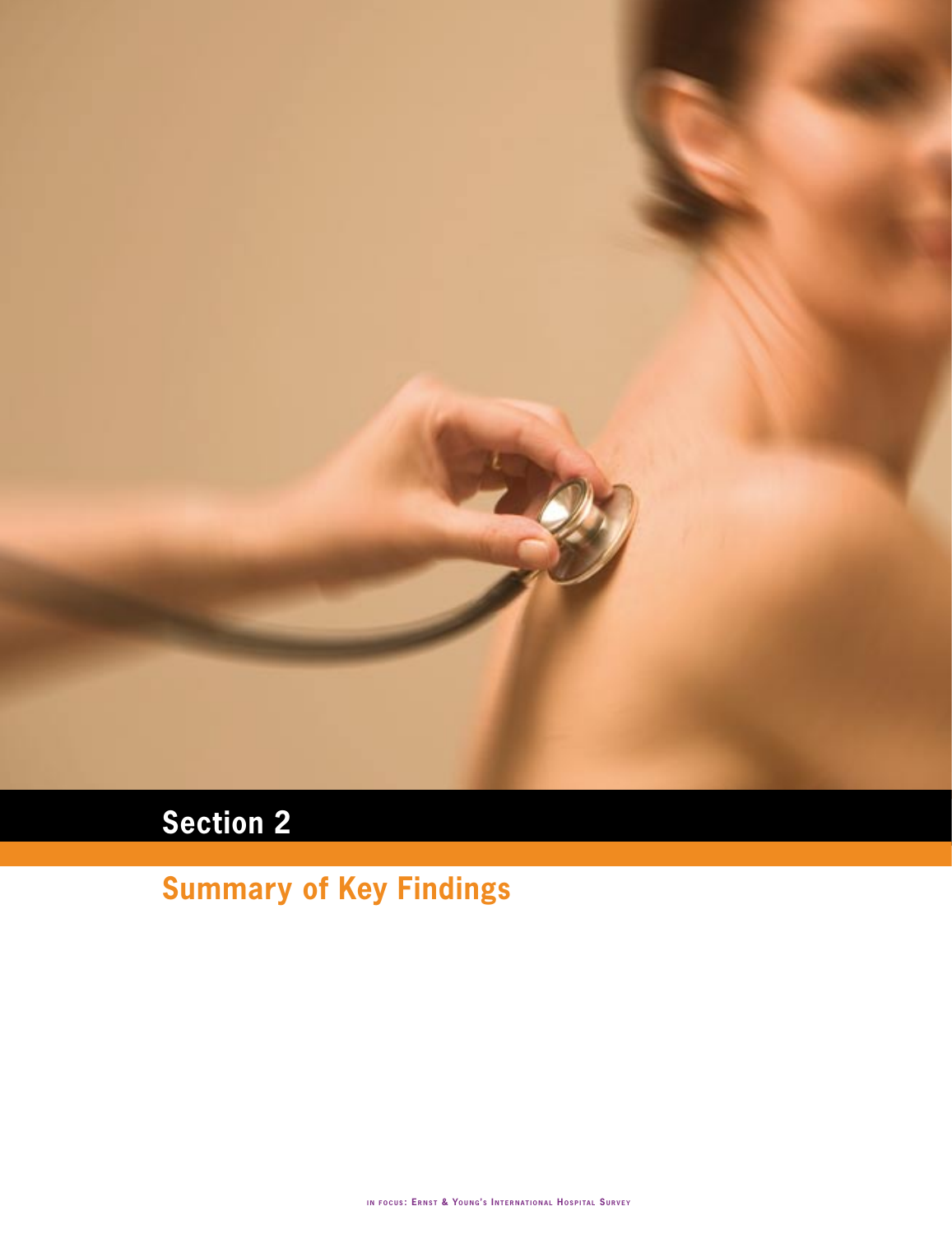Public health and healthcare are matters of the highest importance to the general public. That is why hospitals operate in highly regulated markets. Every country has its own specific legislation resulting in differences between countries. Within that framework, every hospital has its own organisation leading to even more differences. However, many similarities in trends are shared across borders.

### **Rising Healthcare Costs**

Public health in the countries we researched has improved remarkably over the past decades. This success has led to rising costs, as an ageing population is generally in greater need of healthcare. Additionally, a lot of contemporary afflictions are related either to tobacco use or obesity. In the last years we have witnessed yearly growth rates of total healthcare expenditure between 2 percent and 8 percent. Health expenditure per capita in 2003 was highest in the United States at USD 5,600. In the European countries, expenditures ranged from USD 2,200 in Italy to USD 3,800 in Norway.

**'Increased liberalisation and competition have enabled patients, the insured population and customers to be more independent.'** *Prof. Dr. Henke Technischen Universität Berlin*

> Chronic conditions are also changing the way care is delivered to patients. Other factors contributing to rising costs in the healthcare sector are the inclusion of home care in the total healthcare costs and consumers who are better informed and more demanding. Although betterinformed patients may lead to higher healthcare costs at first, some argue that these patients make better choices, which ultimately leads to lower costs. As developments in biopharma and

medical devices continue, and promising new types of treatments, drugs and technology are introduced, the trend of rising healthcare costs is not anticipated to wane.

**>**

#### **Financing Healthcare**

Faced with increasing healthcare costs, governments have implemented several measures. Governments are trying to adjust healthcare funding, most notably by privatising the health funding system and increasing out-of-pocket payments. In the United States, 56 percent of total health expenditure was privately financed in 2003. In the Netherlands and Switzerland this percentage was around 40 percent (including private insurance funds), whereas in the other European countries the privately financed portion of health expenditure varied from 15 percent to 30 percent.

As a result of privatisation, the role of health insurance companies has increased in the process of bringing together supply and demand in the healthcare sector. In negotiations with healthcare providers insurance companies focus on quality and quantity requirements – or risk losing customers because they are uncompetitive. It is anticipated that these health insurance companies will, for instance, push for more generic (and thus, cheaper) drugs. Additionally, outof-pocket payments (requiring consumers to pay a small fee for healthcare services) will provide an impetus for consumers to be more particular with their healthcare purchases. However, for hospitals this poses additional risk, as higher outof-pocket payments lead to more bad debts and more consumers opting out of insurance.

**'We have evidently not yet developed the practical means for successfully communicating the advantages achieved by health expenditures.'** *Dr. Christiane Roth, UniversitätsSpital Zürich*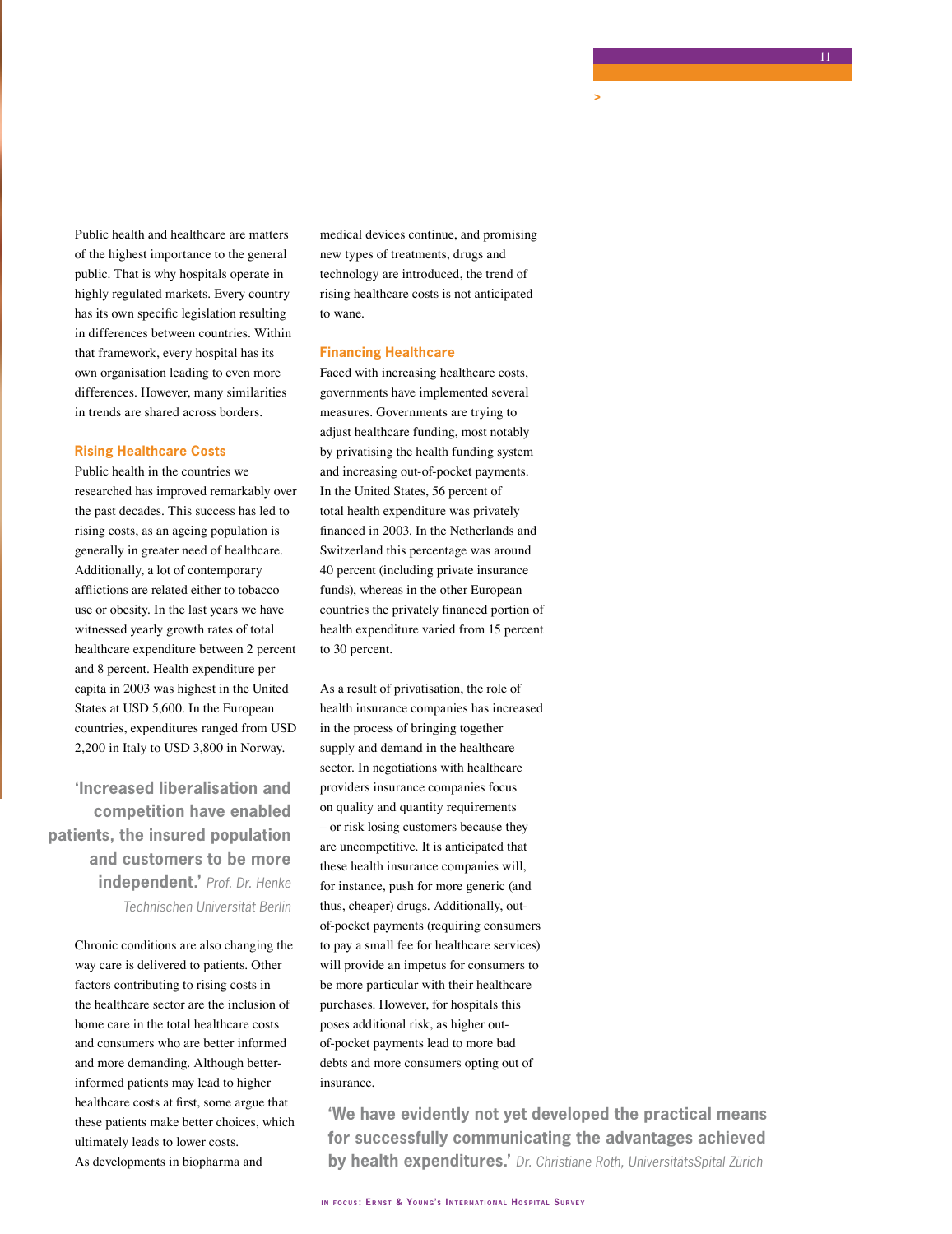### **Private Hospital Ownership**

**> > > > > > > > > > > > > > > > > > > > >**

> Governments have also turned to privatisation of hospital ownership in order to increase quality and efficiency, as well as reduce their exposure to losses. Most of today's hospital systems consist of both publicly- and privately-owned hospitals. Although privately-owned, most hospitals are still not-for-profit. Most notably in Germany, private hospital chains are acquiring and restructuring public hospitals to turn them into profit-making companies.

**'The government plays an important role in stimulating privatisation.'** *Onno Buruma, Leids Universitair Medisch Centrum*

> This trend brings about new challenges for healthcare policy, as fair competition between private and public institutions can be distorted by unfair subsidising. In some countries, there is concern that private institutions choose to perform only the most lucrative operations (called cherry picking), with less-profitable activities remaining for unspecialised public hospitals. Additionally, privatisation can lead to unnecessary competition for resources (for example, physicians) and redundant infrastructure. These are some of the reasons why several governments dismiss the idea of privatisation.

## **Diagnostic-Related Groups: Quality, Cost Efficiency and Performance**

In order to create more transparency and comparability in hospital activities, diagnosis-related groups (DRGs) have been introduced in all countries. By introducing a fixed normative reimbursement for certain hospital activities, governments are aiming to increase efficiency. International research has shown, for instance, that the rate of hospitalisation decreases (fewer days in a hospital bed per treatment) in the countries that have implemented DRGs. It turns out that a lot of this decline can be

attributed to the increased number of day treatments. In order to cut costs and enhance capacity, patients are sent home as quickly as possible. However, the introduction of DRG or DRG-related systems (most recently in Germany and the Netherlands) has invariably been accompanied with difficulty in estimating the exact costs of hospital activities and acquiring suitable information technology (IT) systems or processes. The CEOs we interviewed claim that the DRG systems provide a number of advantages, most notably a better understanding of the cost of treatments, the possibility of benchmarking in terms of quality and efficiency and follow-up of best practices. However, due to national differences in data collection, international comparability is currently still limited.

**'The focus should be on developing a DRG system that is updated faster in accordance with changes in treatment types and medication costs.'** *Roar Arntzen (former CEO), St. Olavs/Trondheim University Hospital*

## **Internationalisation of Hospital Healthcare**

Considering the possibility of forming international (most notably, Pan European) hospital chains, a majority of the CEOs interviewed see national regulation as the main barrier for international takeovers. Johnny Van der Straeten of the Universitair Ziekenhuis Antwerpen points out the advantages of a European harmonisation that could lead to specialisation and better quality, even though Belgian regulation currently doesn't allow private international hospital chains. In Norway, a Swedish hospital chain is already operating. Roar Arntzen, former CEO of St. Olavs/ Trondheim University Hospital, expects that these international chains will eventually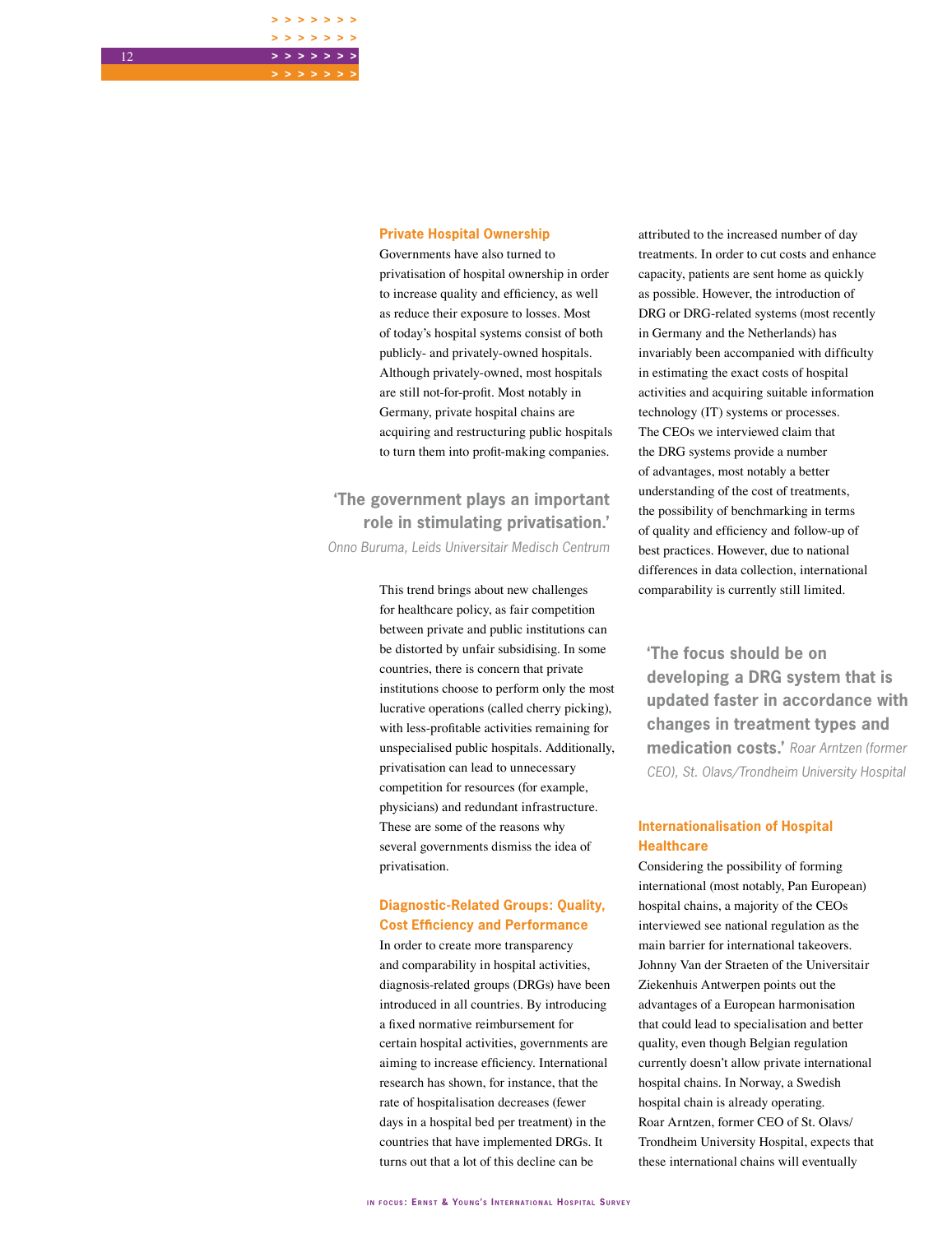dominate the private healthcare market. A few other private hospital chains are actively engaged in international expansion, for instance Danish and French private hospitals trying to enter the Italian market. It is anticipated that this trend will continue.

**'For many older people in Western Europe, care is only affordable if the caregivers are brought in from neighbouring east European countries.'** *Dr. Maximilian Koblmüller, Oö. Gesundheitsund Spitals-AG*

## **Health and Hospital Information Systems**

In addition to cost efficiency measures, many hospitals are adopting quality enhancement measures, since there is a public demand for better healthcare quality. Especially in the field of patient safety, many new initiatives are being developed. Quality enhancement and cost efficiency measures have a significant impact on the hospitals' IT systems and organisations. That is why hospitals are facing extra IT investments and restructuring costs.

**'Investment in IT is vital for the long-term good of our business – for efficiency, quality and the support it gives to research and development.'** *Johnny Van der Straeten, Universitair Ziekenhuis Antwerpen*

The (albeit slow) shift from paper-based to electronic patient records is an example of this. Currently, one of the biggest challenges for many countries and hospitals is further integration of the varied hospital information systems into a national health information system. However, national and international (for instance, Pan European) interoperability is still largely absent.

#### **Corporate Healthcare Governance**

The increasing complexity of medical treatments, hospital finance and regulation has made corporate governance codes more important for hospitals. The call for professional management, independent supervision and greater transparency is heard in every country. Although improving, the average levels of corporate healthcare governance in most countries are still insufficient.

**'Our managerial and clinical organisations are not based on DRGs because we want to avoid the occurrence of adverse selection in our institution.'** *Luciano Ravera, Istituto Clinico Humanitas*

**>**

## **Patient Safety**

In several countries initiatives have been developed to co-ordinate patient safety activities on a national level. In these national programs, several similar needs were identified: to adapt legislation to allow blame-free incident reporting (protecting the 'whistleblower' from prosecution); to develop a reliable (voluntary or mandatory, national or local) reporting and registration system and to co-ordinate and manage all the activities.

**'I see a wide field of elements where hospital management has to continue proving that patient safety ranks very high.'** *Dr. Christiane Roth, UniversitätsSpital Zürich*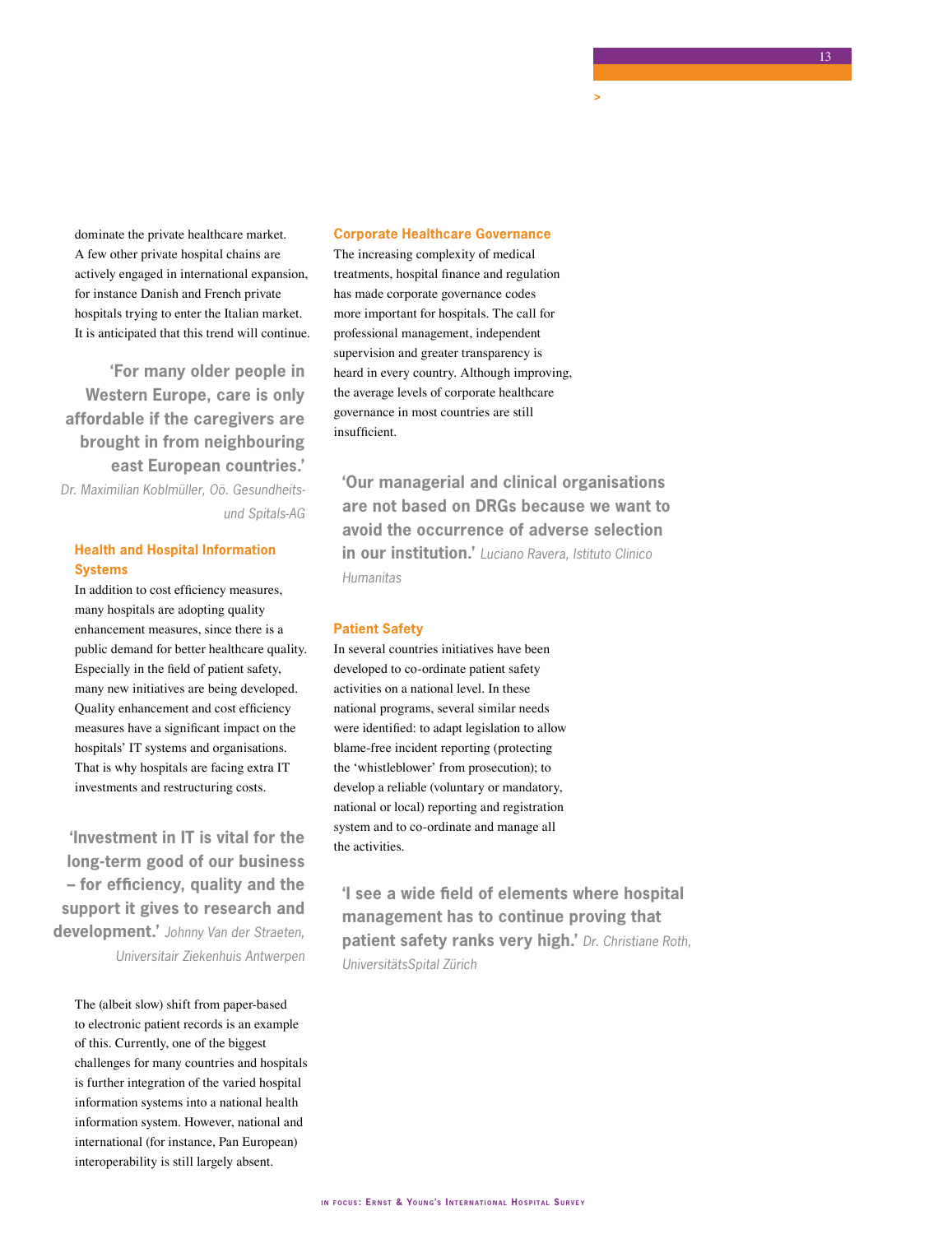**Interview - The Netherlands**

## **In 2006, a new health system was introduced in the Netherlands.**

*Onno Buruma is chief executive officer (CEO) of the Leids Universitair Medisch Centrum in the Netherlands. Recently, he discussed the complex choices ahead for Dutch healthcare providers with Jules Verhagen, partner, and Rob Molenaar, senior manager, of Ernst & Young's Amsterdam office.*

**> > > > > > > > > > > > > > > > > > > > >**



**Financing healthcare:** It is becoming more and more difficult to finance the healthcare system, especially in periods of less favourable economic circumstances. In the Netherlands, healthcare costs are lower than in many other countries, approximately 10 percent of GNP. Because of rapid technological developments we may have to accept that we will be spending still more on healthcare in the future.

There is a difference between the political agenda and the choices I would like to make concerning healthcare. For certain, we must change the fixed-budget financing model. In the past, we have seen hospital production reduced during the last months of the year because of this system. As a result, the pressure on waiting lists continued.

Currently, the government is introducing a DRG-based tariff system and a new healthcare insurance system at the same time, which should lead to regulated market competition. As a result, private financing of the system should increase. Today, that amount is only a few percent (internationally this figure is 10 percent to 15 percent, excluding private insurance funds).

The healthcare system needs to be more patient-oriented, providing easier access and higher quality. A stronger position for private healthcare and market competition will force hospitals to improve their quality. Larger, complex organisations will have to consider how they can operate more efficiently and effectively.

To finance healthcare in the Netherlands in the future, it is expected that not all new treatments and drugs will be included in the basic health insurance package. Consumers will have to make a conscious choice for any additional insurance geared to specific needs. Consequently, they will need to better understand their healthcare and insurance systems and be aware of how their lifestyle impacts their health. We need to reconsider traditional patient treatment – include more day treatments, fewer clinical procedures and shorter hospital stays. And we need to stop absurd surgeries: What is the value of an extra year of life that may be full of high healthcare needs and very limited quality of life?

Finally, we need to address how introducing more 24-hour hospital services could increase hospital utilisation. Expensive capacity and equipment currently sit unused for most of the day.

**Privatisation:** Not all treatments – such as acute care, tertiary care and last resort functions – can form part of the more market-like system. However, over time, a lot of tertiary care treatment will become standard and then market competition can be further realised.

Entrepreneurship is back in the discussion. Privately provided healthcare focuses on standard treatments. As stated, not all products can be privatised. The government plays an important role in stimulating privatisation. They should pick the lowhanging fruit and take an important step forward.

**European integration:** After the outcome of the French and Dutch referenda [on the EU Constitution], expectations about European healthcare integration are lower within Europe. Countries are more focused on their own positions and problems rather than on the European agenda.

The healthcare system in each country reflects its social systems. On the other hand, privatisation could lead to open markets. Some politicians in the Netherlands have already announced that they welcome the introduction of privately-held hospitals paying dividends (like in Germany), probably after 2010.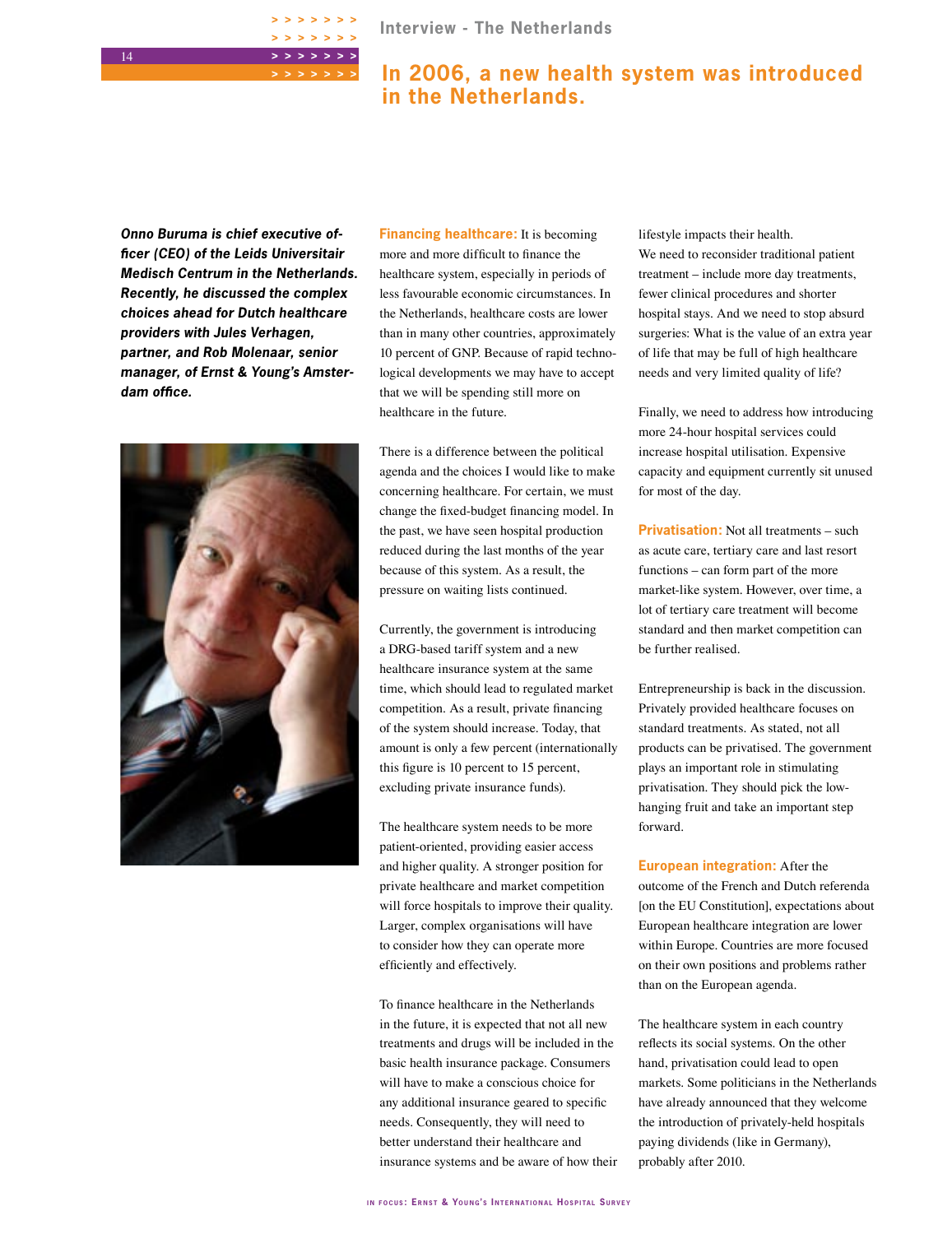**DRG implementation:** Implementation of diagnosis-related groups (DRGs) was both ambitious and complex in the Netherlands. We have around 40,000 diagnosis and treatment combinations, called DBCs in the Netherlands. The approach is much broader than the typical DRG system. The Dutch system includes the complete process of health delivery, from the first consultation of a specialist, through the final outpatient visit. See Appendix I for a full explanation, p. 70) At the moment, for 90 percent the government still determines the price. In the new system the doctors have to spend a lot of time on administrative procedures; the software was insufficient and not available in time. As a result, the momentum is gone.

For the next two years the number of DBCs with negotiated prices (between health insurance companies and hospitals) will remain at 10 percent. In addition, there is no longer a strong focus on optimising current procedures. It is expected that the system will be simplified considerably. After that, the implementation of the DBC system could have a further boost, with negotiated prices between 30 percent and 50 percent.

At the same time, the insurance companies' positions are becoming stronger. Although the market regulators (*Nederlandse Mededingingsautoriteit* or *NMa* and the *Zorgautoriteit*) supervise the market, there is no real competition as yet, given the position of doctors, hospitals and insurance companies. Recently the basic health insurance premium was introduced. Most insurance companies have more or less the same pricing. The number of people who will change their insurance provider was expected to be low (10 percent), but it turned out to be 25 percent, so something might be happening, after all.

It has been only a short time since the DBC system was introduced. Most hospitals have calculated standard prices for treatments

where prices are negotiable (10 percent of total). In most cases, no analysis of actual costs compared to standard costs is available.

**Patient safety:** Patient safety forms an integral part of the quality systems of hospitals, as well as for pharmaceutical companies. The government will not license a facility without patient safety procedures in place. In recent years, the public has paid more attention to patient safety. As a result, more information is shared publicly, for instance, about incidents, complaints and performance indicators such as infections. In the Netherlands, an incident reporting system for hospitals has existed for many years. The performance indicator system of the national health inspection includes patient safety information. Quality systems are becoming more professional. In addition, quality reviews by independent organisations like the Dutch Institute for Accreditation of Hospitals *(Nederlands Instituut voor Accreditatie van Ziekenhuizen)* form the foundations for quality standards within individual hospitals.

#### **Evidence-based standards:** I am

very critical of the future perspective of evidence-based standards. In medicine only approximately 10 percent of procedures are now really evidence-based. That means 90 percent are not. Apart from this, treatment standards are aimed at average patients. When a medicine is used, it could be that the medicine has a positive impact for 30 percent of the patients, for 40 percent the condition is unchanged, and 30 percent react negatively. Pharmacogenetics will, by predicting responses or adverse effects, in due time completely change the scene in this respect. For some procedures evidencebased standards can be introduced further, but we have to be selective.

**Biopharma:** Biopharma has a big impact on certain treatments. These treatments

are expensive as a result of high research and development costs. On the other hand, effectiveness increases, which means hospitals spend less on complications after surgery and treatment.

#### **Information technology (IT):**

**>**

Investments in IT have been significant and have to stay significant in the coming years. Hospitals cannot afford to have systems fail. In my opinion, hospitals have to work another 10 to 20 years on IT before a mature level is reached. Many dedicated applications have to be improved to make them accessible for other departments within the hospital. For example, a comprehensive electronic patient file is not yet broadly available, either internally or to external healthcare providers.

**Research activities:** Technology transfer stimulates researchers. Academic institutions with a lot of entrepreneurial activity are able to attract the more dynamic researchers.

In recent years there has been a lot of pressure on researchers to start their own businesses. It has been difficult to make this a commercial success. An increase in the number of start-up companies does not necessarily increase the number of success stories. In addition, knowledge that is developed is published too late because of commercial implications. If this knowledge is not publicly available, researchers around the world cannot follow up on it. So we should be a bit critical of this issue.

Knowledge that has commercial value, however, should be developed further. It is important that University Medical Centres stimulate technology transfer.

**The Leids Universitair Medisch Centrum comprises the Leiden University Hospital and the Faculty of Medicine of Leiden University.**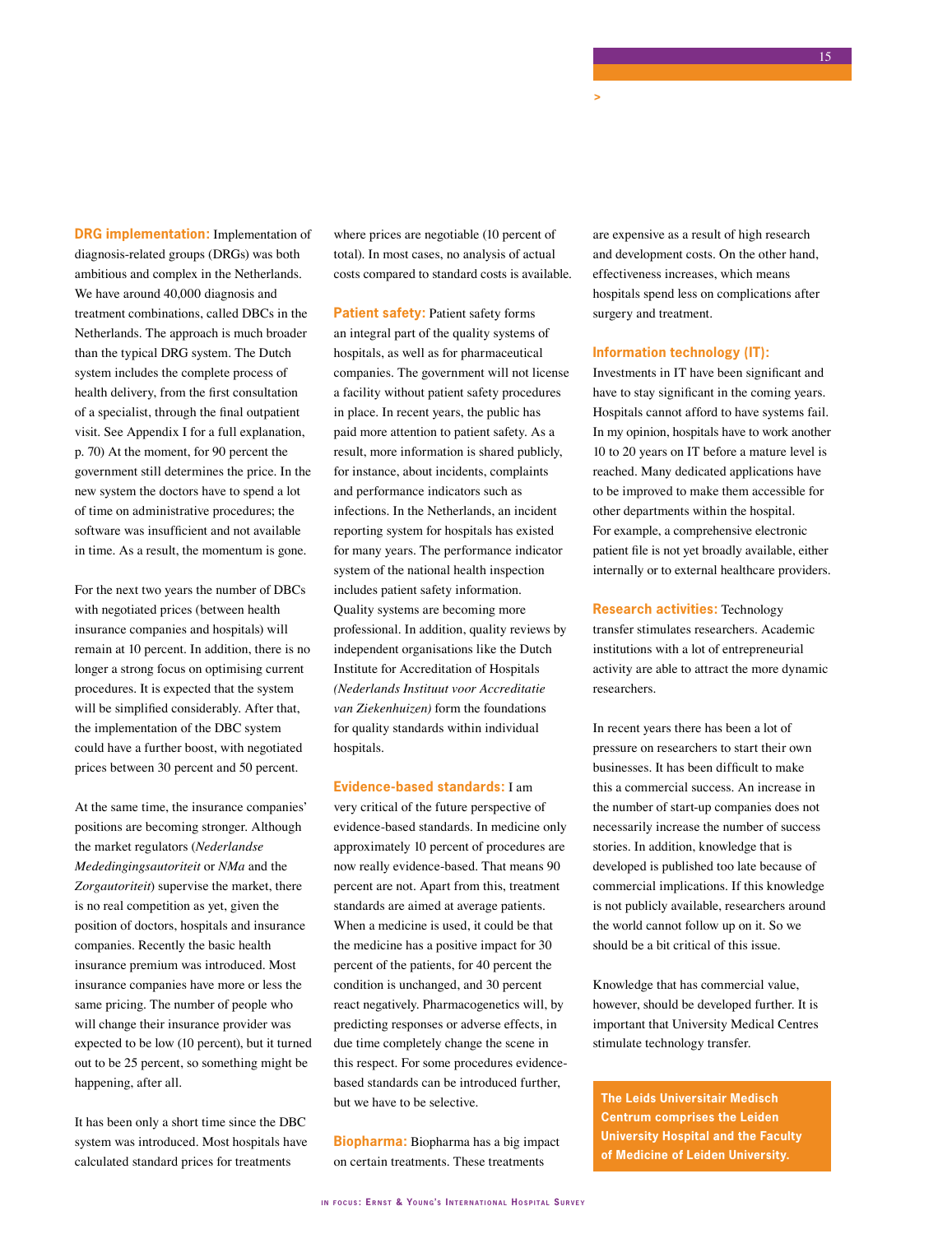## **The level of healthcare spending in Germany is still among the highest in the world.**

*Prof. Dr. Henke is professor of Finance and Health Economics at the Centre for Innovative Health Technology at the Technischen Universität Berlin in Germany. Here he talks with Stefan Viering, partner, in Ernst & Young's Stuttgart office about the present and future challenges for German healthcare providers.*

**> > > > > > > > > > > > > > > > > > > > >**



**Financing healthcare:** In order to continue to finance healthcare, we need to address the permanent challenge of mobilising our efficiency reserves: We need to restructure the organisation of healthcare into new networks surrounding specific diseases. There needs to be more competition in providing healthcare services, as well as more co-payments and out-of-pocket expenditures.

**Privatisation:** The existing mixture between private, not-for-profit, and public hospitals is changing. Due to lack of capital in the public sector, more and more public hospitals are being sold. At the same time, the pharmaceutical industry is investing in hospitals, as well. Although I do not see any specific threats to healthcare, in general, because of the trends towards privatisation, parts of the population still think that making a profit in healthcare is unethical. Private hospitals are some of the major economic drivers of the system.

**DRG implementation:** I believe the introduction of diagnosis-related groups (DRGs) is a good development. In the long run, DRGs will allow more activities to be performed. They allow hospitals to manage quality, making benchmarking possible and helping to showcase best practices. With respect to elective surgery, quality management programmes are an important source of information. Quality will probably be the most important factor when it comes to competition in healthcare. Patients will be better informed and, depending on their health insurance system, make decisions about healthcare more and more according to quality information.

Implementation of DRGs is complicated. Generally, in Germany DRGs apply to every in-patient service except psychiatric and psychosomatic services and medical services carried out in so-called special institutions. Germany introduced its DRG

system in 2002; it will be completed in 2007. The AN-DRG system (Australian National Diagnosis-Related Groups Classification) was used as a starting point. For the current year (2006), the German DRG system includes some 954 DRGs and 83 additional fees *(Zusatzentgelte)*. At the beginning of 2005 the phase of convergence *(Konvergenzphase)* started, implying that the DRG system has replaced traditional hospital budgeting and that it has already started to become economically effective. Until the end of 2008, a number of steps will adjust the hospital-specific remuneration to a uniform state level. From 2009 onwards, sickness funds will pay uniform prices within each respective state for a certain medical service.

**Patient safety:** Increased liberalisation and competition have enabled patients, the insured population and customers to be more independent. This has been accomplished by providing agencies, hotlines and other types of information. In addition, the German Coalition for Patient Safety *(Aktionsbündnis Patientensicherheit)* was founded in 2005 as a forum for coordination and discussion of issues concerning patient safety. In the area of quality management, quality reports are now mandatory for hospitals and the National Association of Statutory Health Insurance Physicians (KBV) has developed a new system for managing patient safety. The introduction of an electronic health card is currently being tested and will be implemented in 2006. Also, the German health ministry is supporting projects aiming at increasing the participation of patients in the treatment process.

**Evidence-based standards:** Evidencebased medicine is more than just a buzzword in health policy; its importance is increasing in the German healthcare system. Generally, I believe decisions regarding admission and reimbursement of pharmaceuticals, medical